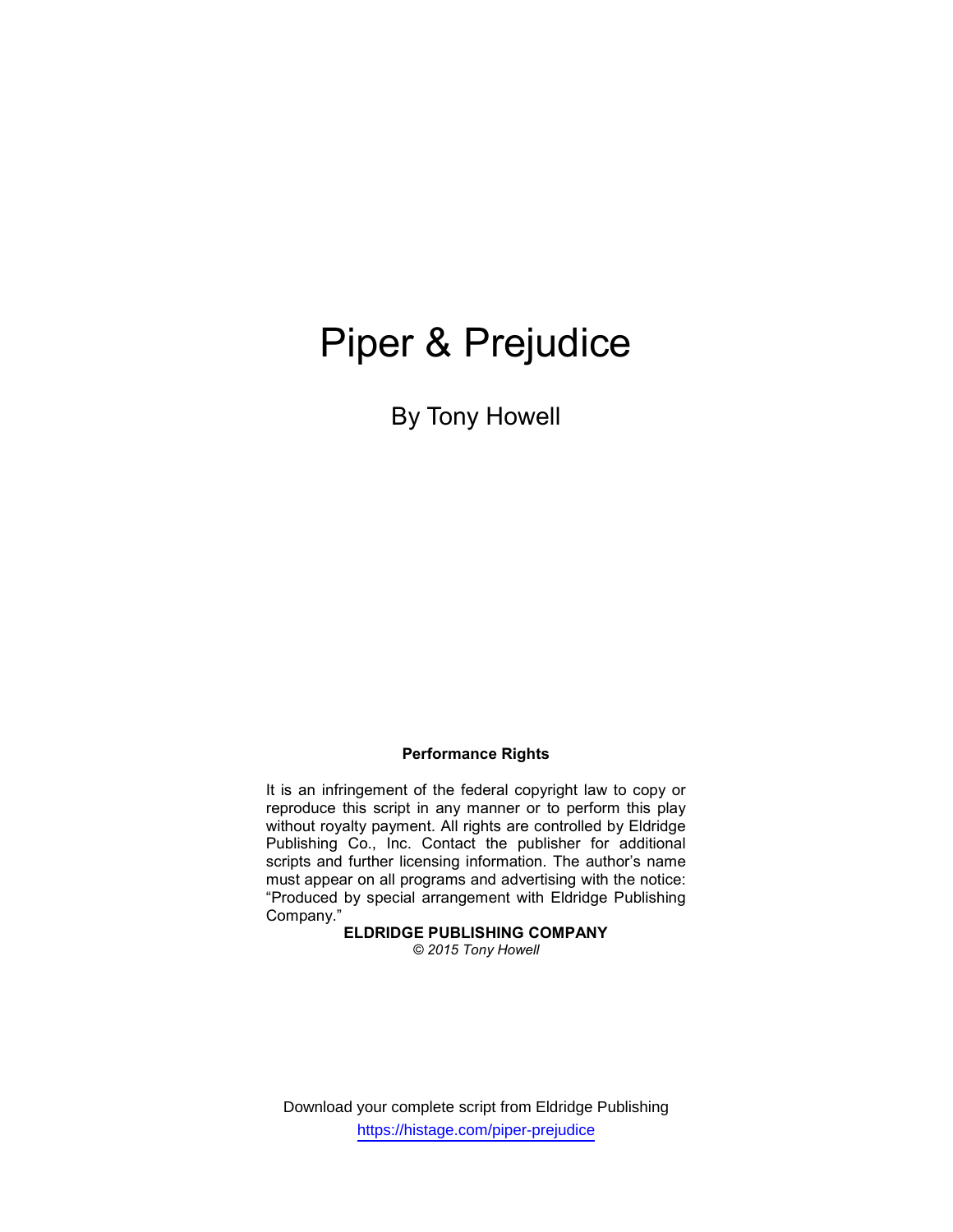## Piper & Prejudice - 2 -

## **DEDICATION**

To my theatre students, past and present, who convinced me to try writing in the first place, are always willing to work on and read through multiple drafts of the scripts and always celebrate with me every time another one is published. Thank you to each and every one of you.

## STORY OF THE PLAY

This modern retelling of the Austen classic places the entire story in an upper-class restaurant. The Bennett sisters are now four waitresses whose world is turned upside down by the arrival of the restaurant owner, a very rich but unlikeable man who seems to bring doom with him. As Piper fights for those she believes in, she comes to realize that she may have been prejudiced against the wrong characters and too proud to admit that she has misjudged nearly everyone. The modern setting allows for easy costuming and props, and focuses on the major relationship moments from the original novel.

## PREMIERE PRODUCTION

May 16<sup>th</sup>, 2015, Central Noble High School in Albion, IN with the following cast: Colton Conrad, Kati Lee, Acacia Miel, Rachel Flory, Katie Hatch, Ashlyn Fields, Nick Jones, Jarod DePew, Devon Troutner, Jay Thompson, Tricia VanGessel, Wendy Staton, Zach Robinson and Dominik Cavelage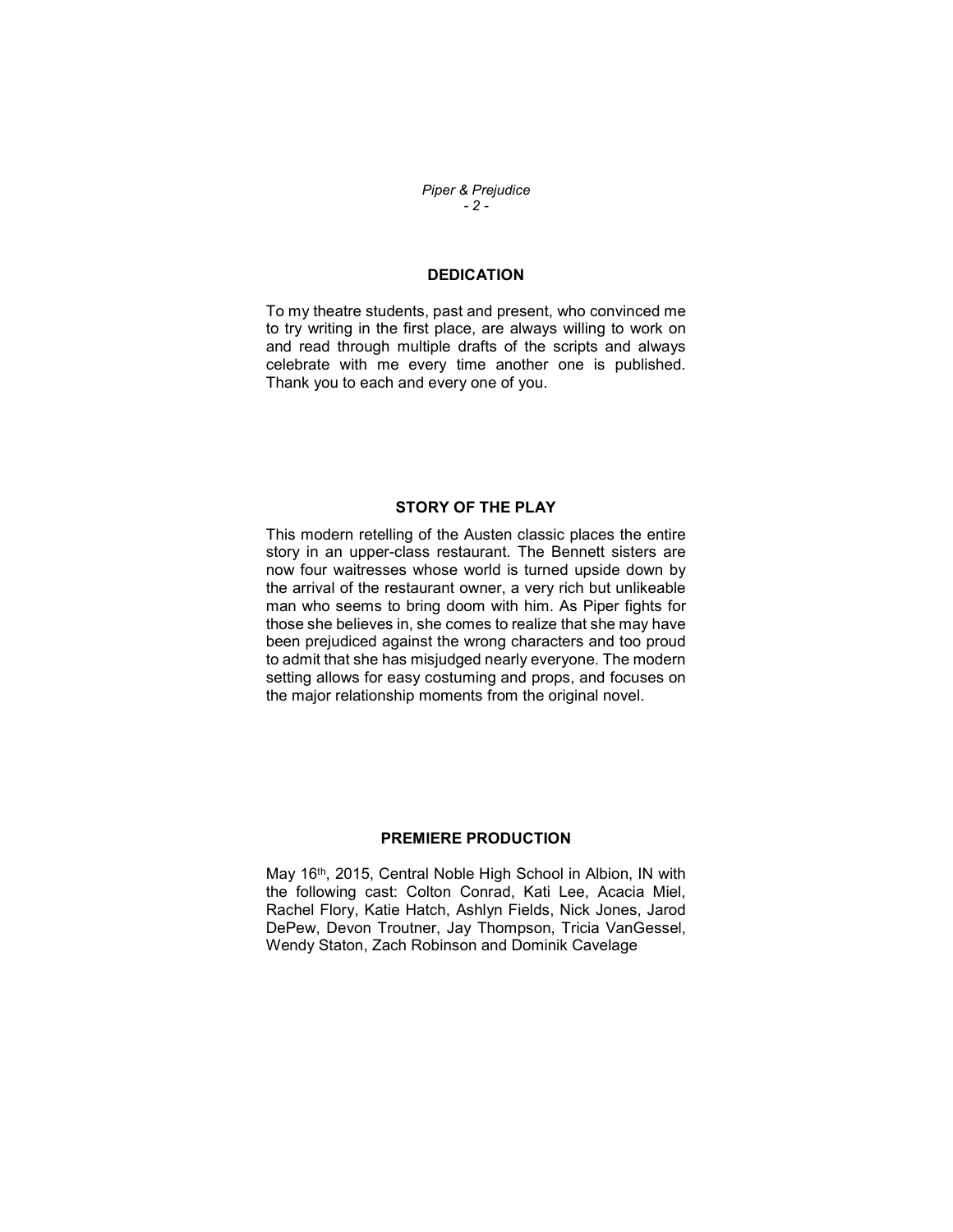Piper & Prejudice - 3 -

## CAST OF CHARACTERS

(5 m, 7 w, 2 flex.)

GRACE STEWART (f): Shy waitress, good friend of Piper.

MARIA JOHNSON (f): Waitress who often goes unnoticed.

CHLOE COOPER (f): Waitress who is always getting into trouble.

PIPER MATTHEWS (f): Waitress who is independent.

CHARLIE LUCAS (m): Restaurant's chef.

**JUDE REMINGTON** (m): Owns Remington's, hard to like but a good guy.

COLLEEN MCDONALD (f): Jude's personal secretary.

GAVIN WINDSOR (m): Jude's stepbrother, likeable but bad.

COLE JAMESON (m): New manager, long-time friend of Jude.

ZANE SPENCER (m): Jude's best friend.

SYBIL WINDSOR (f): Gavin's mother, Jude's stepmother.

MADISON STANFORD (f): Determined to be Jude's fiancée.

OFFICER WALKER (flex): Police officer.

OFFICER HARRISON (flex): Police officer.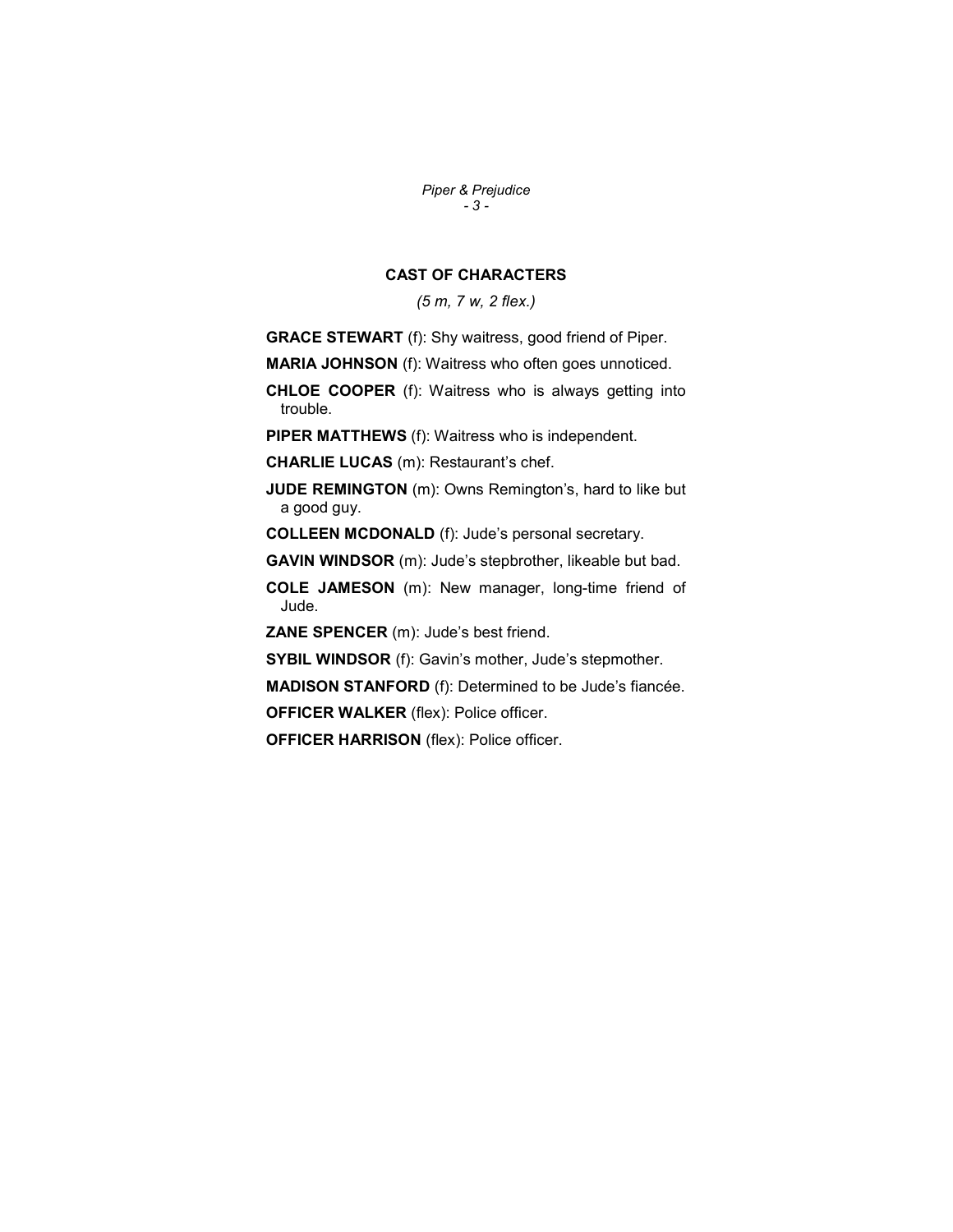Piper & Prejudice - 4 -

## SETTING

The show can be staged in several ways. Remington's is a high-class restaurant so a more realistic setting would have a large window with the name painted on the window (backwards as we are inside) on stage right. Downstage of the window is the front door with a hostess podium and a counter with cash register. The counter should be placed so the audience can see behind it, while actors on stage cannot. In the center of the back wall is a swinging door into the kitchen area, while stage left in the back is a hall that leads to the back door, bathrooms and other areas of the restaurant. The rest of the stage contains tables of varying sizes. Tablecloths, centerpieces, table settings and nice chairs complete the look. In the beginning the centerpieces are plastic flowers, but for the second scene those are changed out to something classier, perhaps electric candles, while the tablecloths are switched out for something classier as well. Alternatively, the show can be staged with little more than a counter, tables and chairs.

## **COSTUMES**

Everything is modern, and in the original production nearly everything was pulled from the actors' own wardrobes. The majority of the men can wear suits and the officers can be staged as plainclothes men in trench coats. The waitresses can wear black skirts and white shirts except for the party scene. Madison and Sybil are dressed in upscale clothes. Piper carries a purse with a book inside. When characters enter from outside they wear coats.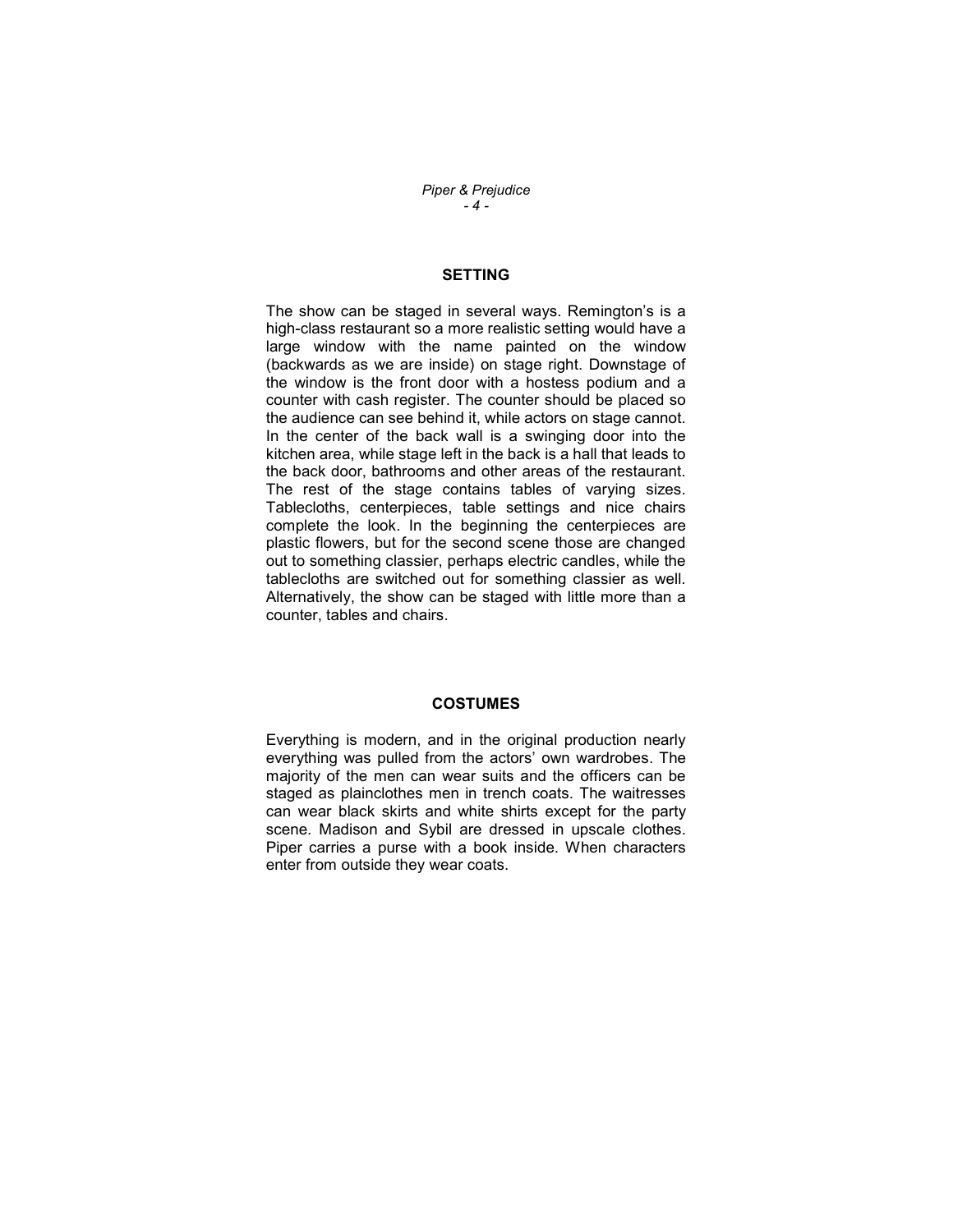## Piper & Prejudice - 5 -

## ACT I Scene 1

(AT RISE CHLOE, GRACE and MARIA enter talking. They take off coats and put away purses as they converse.)

GRACE: I don't believe it! MARIA: It's true. I heard it myself. GRACE: But it can't be true!

(PIPER enters, takes off her coat and listens.)

MARIA: Gavin told me straight out last night while we were closing. He said it could happen as soon as today and it was completely out of his control.

GRACE: There must be something we can do!

PIPER: What's going on?

CHLOE: You haven't heard?

PIPER: I just got here, Chloe, so no, I haven't heard.

GRACE: It's Gavin.

PIPER: What about Gavin?

CHLOE: He's being fired.

PIPER: What?

MARIA: (To CHLOE.) That's not what he said. Here, let me tell her. You're messing it all up!

CHLOE: I am not. You said—

PIPER: What is going on?

MARIA: Gavin said that his stepbrother is coming to check things out because the restaurant hasn't been making enough profit. And it might happen as soon as today.

PIPER: His stepbrother? The one that owns this restaurant? GRACE: The one that owns the entire chain of restaurants.

MARIA: Yes, that one. Now, be quiet and let me tell her what he said. Gavin told me that when Jude -- that's the stepbrother, Jude Remington -- well, anyway, when Jude got here, there would be big changes and he didn't want us to get upset or anything and that he wanted us all to know how much he's enjoyed working with us and that he would never forget us.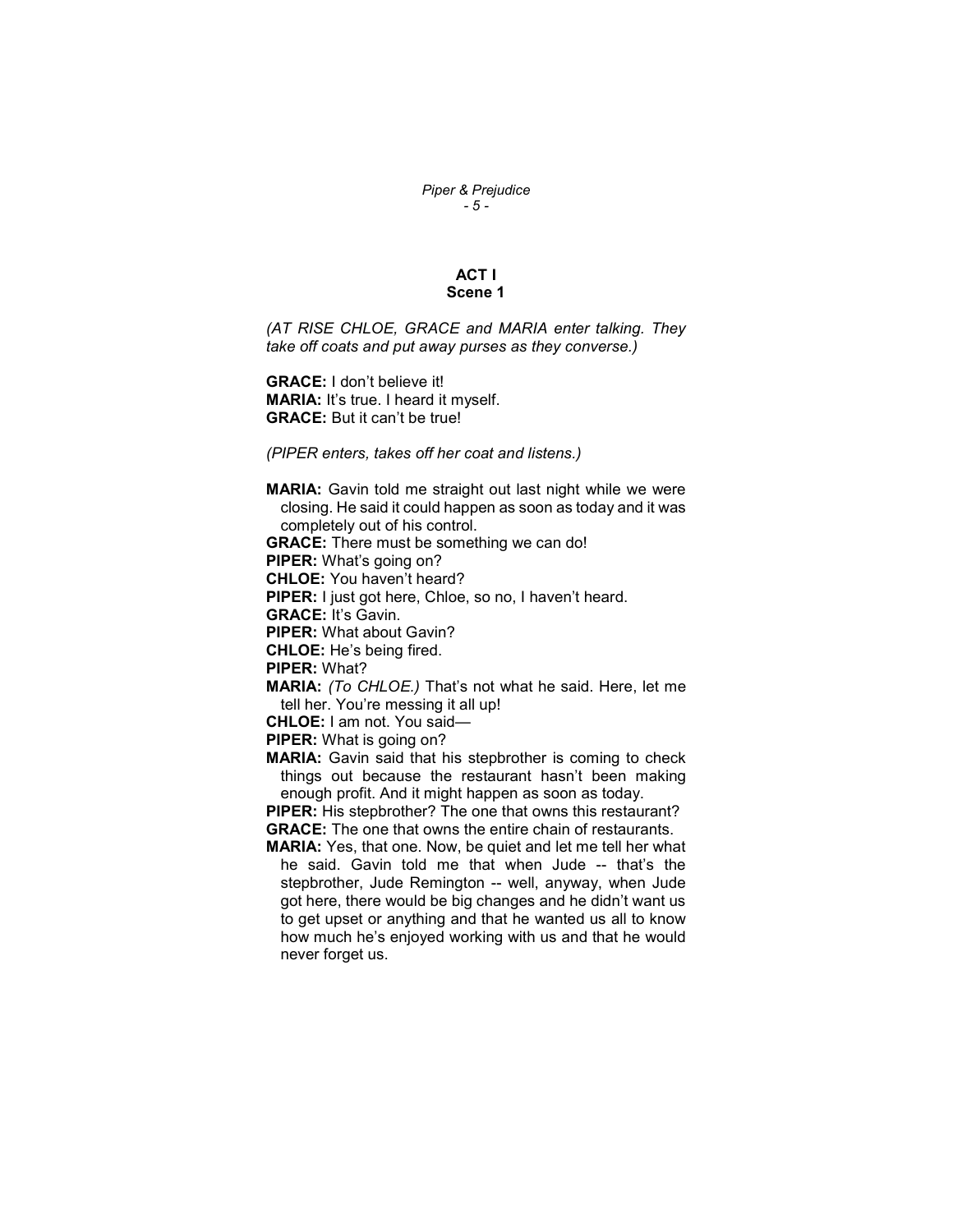Piper & Prejudice - 6 -

CHLOE: There. Doesn't it sound like he's getting fired? We're going to have a new manager, and who knows what kind of terrible person we'll get this time.

GRACE: Oh, poor Gavin.

PIPER: It doesn't necessarily mean that Gavin is getting fired. CHLOE: He's enjoyed working with us and he'll never forget us? What else could it mean?

PIPER: It could mean that we're getting fired.

CHLOE: What?

GRACE: Oh, no! I never thought of it that way.

PIPER: Or that the restaurant is being closed down and we're all getting fired.

- MARIA: Just my luck. I finally get a job I can stand and now we're all getting fired.
- PIPER: I didn't say it was going to happen, I'm just saying it's a possibility. It could be Gavin. It could be us. It could be the restaurant. Maybe it's nothing. This Jude fellow just wants to check things out, right? It's hard telling at this point what's going to happen.
- GRACE: Of course! I'm sure Jude is just coming to help us get things on track. I mean really, who would be mean enough to fire his own brother?

CHLOE: Stepbrother.

#### GRACE: Still.

- MARIA: And remember, maybe he's not firing his stepbrother. Maybe he's firing us.
- PIPER: This is ridiculous. We're getting all worked up and we don't know a thing yet. We should just do our jobs and not panic until we know something for sure. Maria? Why don't you hang up our things while we get started.

(EVERYONE hands coats and purses to MARIA who heads out to the back. PIPER goes and grabs a tub of silverware and paper napkins and takes them to a nearby table to start wrapping them. CHLOE starts filling salt and pepper shakers, and GRACE starts putting out placemats and wiping down tables.)